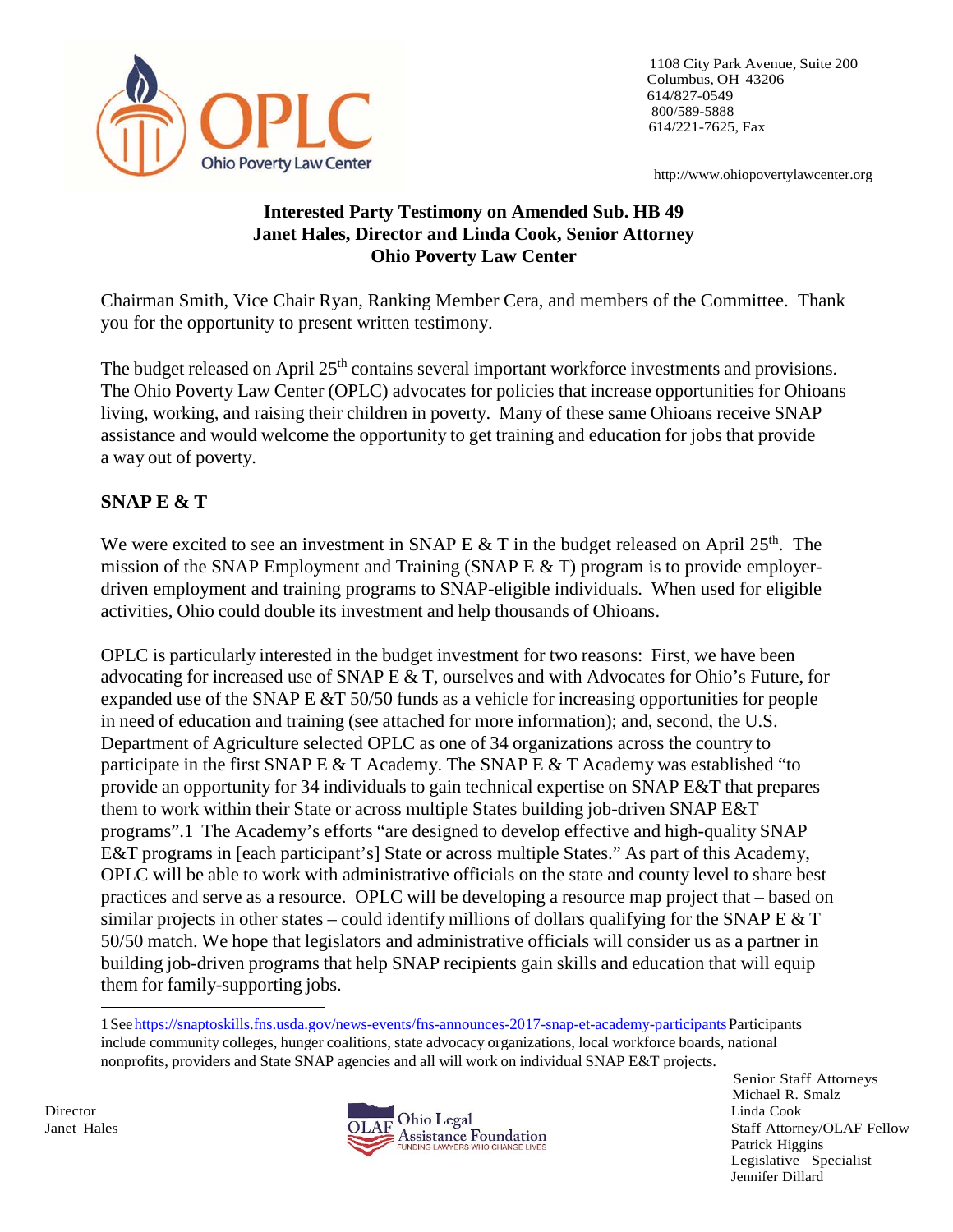#### **Short-TermCertificatePrograms**

The \$5 million funding expanding Ohio College Opportunity Grant eligibility in FY 19 for short term certificate programs is also an important investment in employment and training. While this is a significant opportunity for both employers and low-income Ohioans, this funding should be monitored carefully to ensure it supports programs that move people into well-paying, in-demand jobs and provides the support needed to its participants to be successful.

### **Workforce Development**

**A.** Measuring the effectiveness of moving people off assistance

The Workforce Innovation and Opportunity Act Section  $134(c)(3)(E)$  gives priority for receipt of career and training services to recipients of public assistance, other low income individuals, and individuals who are basic skills deficient. This section also requires the Governor to direct the onestop operators regarding how to implement this priority of service. The Ohio Poverty Law Center and its direct service legal aid partners have consistently urged Job and Family Services and the Office of Workforce Transformation both to specifically define what it means to provide priority of service and to set a benchmark percentage level of 70% as the number of adult participants within these priority populations that will receive services.

Defining priority of service and setting benchmarks for service are necessary components for determining the effectiveness of workforce programs in transitioning individuals into unsubsidized employment. Ohio needs programs that are both effective in transitioning individual job seekers into unsubsidized employment as well as capable of addressing the demand for these services in a population with challenges and barriers to employment. The States which have a benchmark have increased employment opportunities for people previously not served by the workforce system.

**B.** Allowing Workforce Boards to conduct meetings by video and teleconference

Ohio's Workforce Boards could potentially be one of the most powerful agents in reducing poverty in communities across Ohio. While they are statutorily required to be composed of over 50 % employers, workforce boards are perfectly positioned to target education and training programs to meet their own needs and the needs of their communities and regions. The Workforce Innovation and Opportunity Act, which provides funding for these boards, requires that the boards and their partners prioritize people with barriers to employment, which includes several categories of people, including people with low skills and education, displaced homemakers, and other people most in need – but often left behind - in workforce training and education. In advocating for evidence-based workforce policies that will result in more low-income people in career pathways, we have observed that the workforce boards, with few exceptions, make it quite difficult for citizens to provide input. Notices of meetings, if posted at all, are not readily accessible on websites, nor are public comment periods posted beyond rudimentary newspaper postings. The ability to conduct meetings by video and teleconference will further restrict public access to this critical component of economic development made possible by public funds – when members of the public could offer solutions not yet considered. Moreover, WIOA encourages more, not less, public involvement in workforce planning.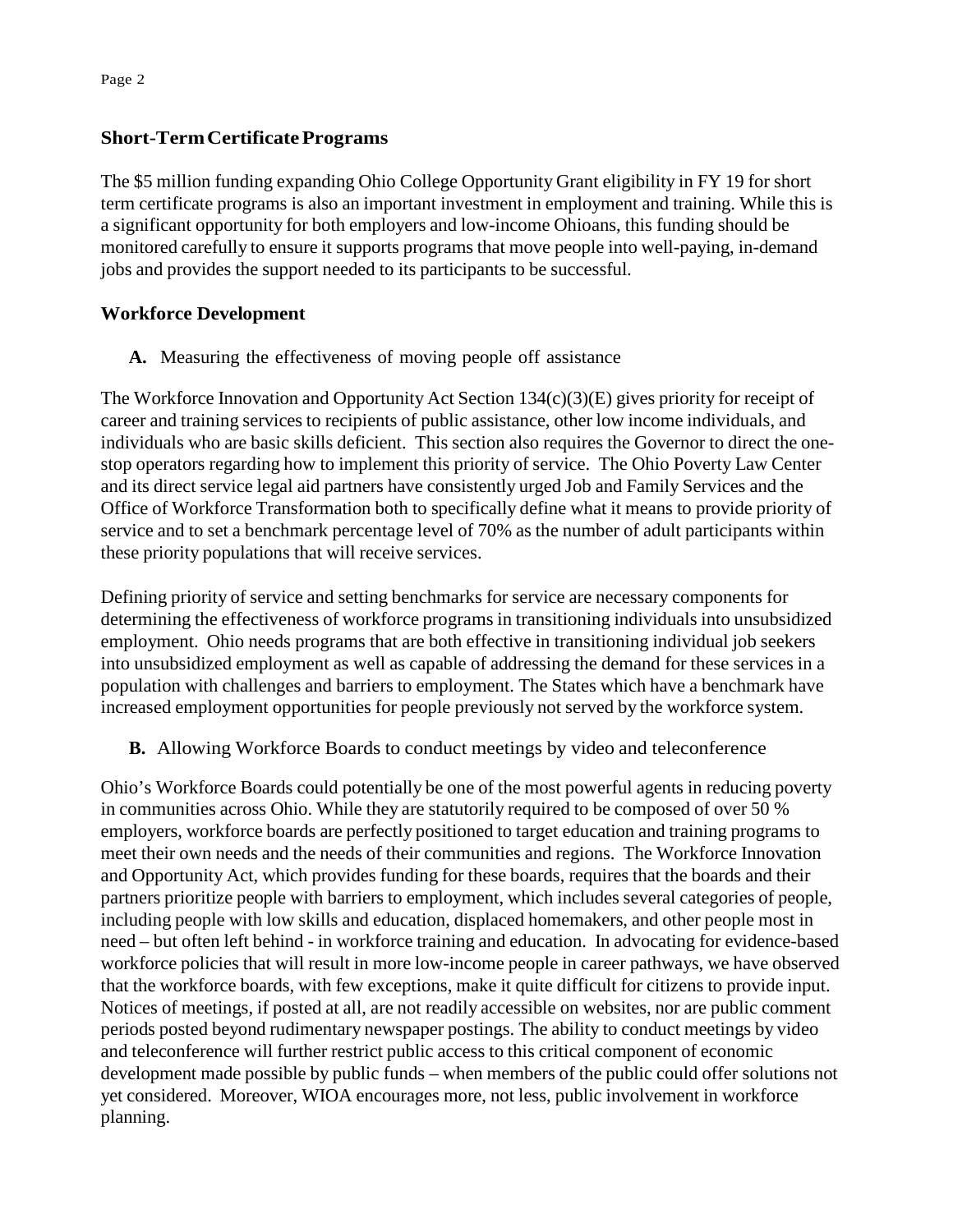

#### **SNAP Employment & Training: Resources to Meet Employers' Needs and Expand Employment Opportunities for Job Seekers with Low Incomes and Skill Levels**

All people deserve the opportunity to succeed in work so that they can support themselves and their families. In Ohio, employers often report that they cannot find enough skilled workers to fill jobs. SNAP E&T funding and programs can help solve this challenge by training participants for jobs that are in demand in their local labor markets.

Supplemental Nutrition Assistance Program Employment and Training (SNAPE&T), is administered by the U.S. Department of Agriculture's Food and Nutrition Services (FNS). When used to its full po tential, SNAP E&T helps people with low incomes to enhance their job skills, credentials, careers, and, ultimately, their families' financial well-being. By helping more people gain skills and credentials, SNAP E&T programs help provide employers with the skilled workforce they need while helping workers succeed and become self–sufficient.

# **What SNAP E&T Can Do for Ohio**

This is the perfect time to use the SNAP E&T program to build on the strengths and experience of existing workforce development efforts in Ohio. Combining additional SNAP E&T with Ohio's Workforce Innovation and Opportunity Act (WIOA) programs would increase the resources necessary to meet employers' needs and broaden Ohioan's access to skill-building opportunities and familysustaining employment.

# **1. By accessing 50–50 SNAP E&T funds, Ohio will leverage workforce training to meet employers' needs and provide a pathway for Ohioans to move out of poverty**

SNAP E&T has two primary types of funding. States are required to utilize SNAP E&T Program Grants, which are formula-based grants received by all states to pay for SNAP E&T administrative expenses: state staffing and overall planning, implementation, operation, and partner providers' administrative expenses. The grant funds may also be used to pay for direct program expenses like tuition and fees, case management/career navigation, and job development. These grants provide 100 % funding.

Ohio could access additional support for job and skill training by accessing SNAP Fifty Percent Reimbursement Grants (50-50 funds) These grants would reimburse 50 cents per every dollar Ohio spends on SNAP E&T program costs exceeding those covered by 100% E&T program grants. 50-50